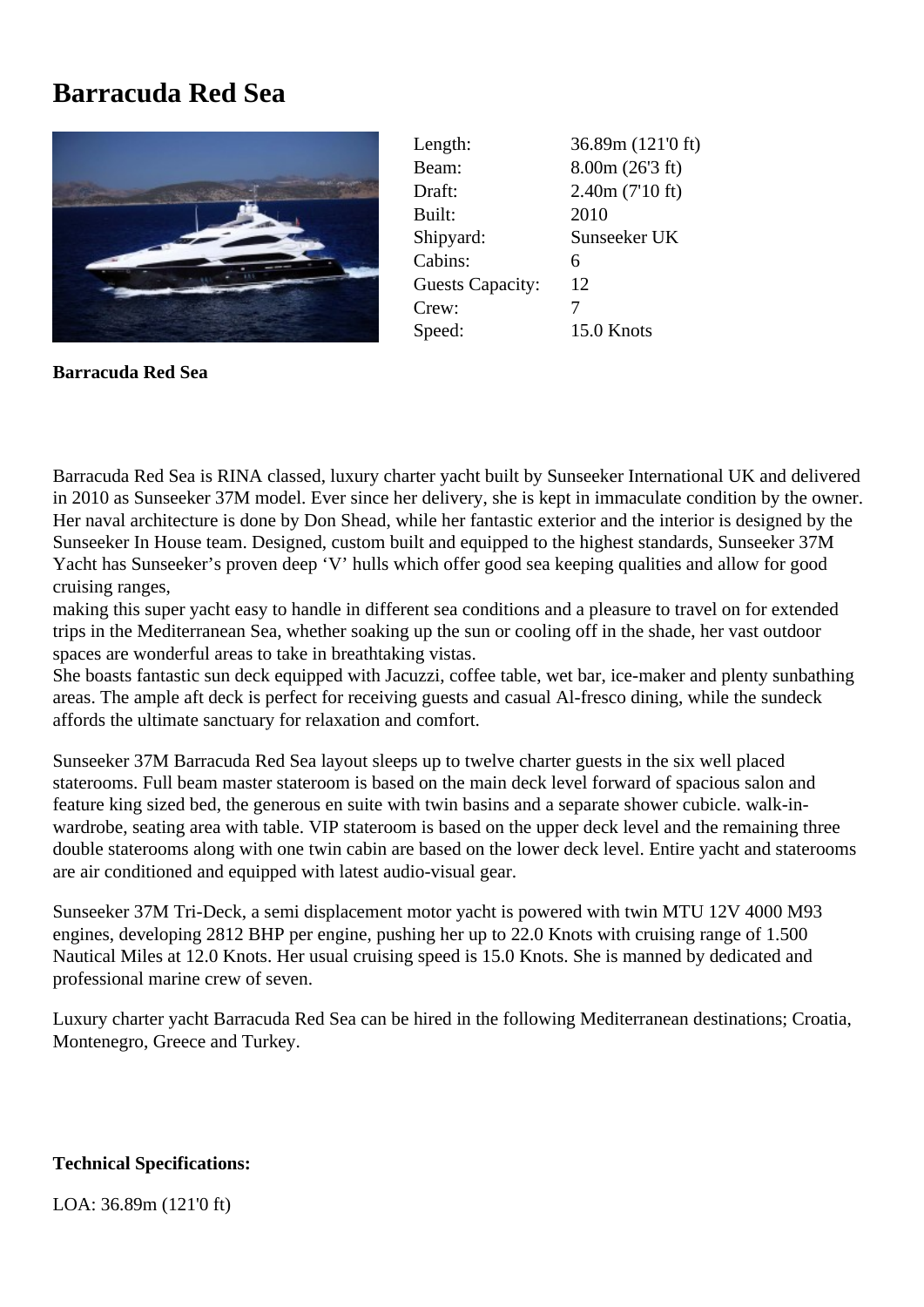Draft: 2.40m (7'10 ft) Built: 2010 Flag: British Shipyard/Builder: Sunseeker International UK Naval Architect: Don Shead Exterior Design: Sunseeker In House Interior Design: Sunseeker In House Type: Semi displacement motor yacht Classification: RINA Hull Material: GRP Superstructure: GRP GT: 331 T Engines: 2 x MTU 12V 4000 M93 - 2812 BHP each Generators: 2 x 70 kW Kohler Fuel Consumption: 550 liters/hr Fuel capacity: 28.710 liters Fresh-water capacity: 4.950 liters + Water Makers Bow/Stern-thrusters: Yes Stabilizers: Yes @ Anchor Trac Star Air Condition: Entire Yacht with Individual Cabins Controls Top Speed: 22.0 Knots Cruise Speed: 15.0 Knots Range: 1.500 (@ 12.0 Knots speed) NM Guests: 12 Cabins: 6 (1 x Master, 1 x VIP, 3 x Double, 1 x Twin) Crew: 7 (sleep in separate crew quarters) WiFi Jacuzzi on Deck BBQ

Tenders & Sea Toys:

1 x 19 ft Nautica Jet Drive Tender with 190 BHP diesel engine 2 x Yamaha Wave Runners Water skis Wake-board **Donut** Kayaks Canoes Snorkeling gear Swimming platform

Images